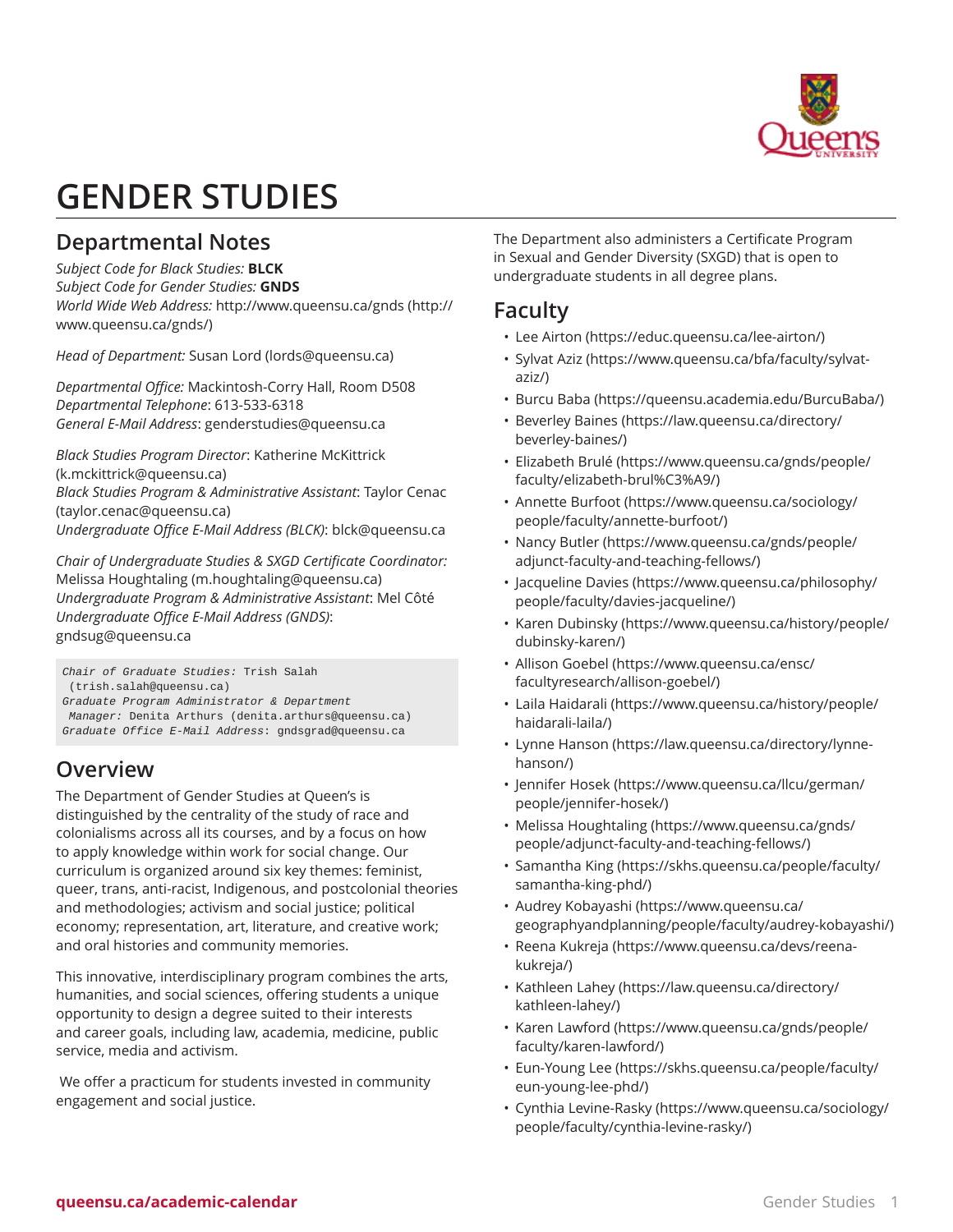

- [Margaret](https://www.queensu.ca/gnds/people/faculty/margaret-little/) Little [\(https://www.queensu.ca/gnds/people/](https://www.queensu.ca/gnds/people/faculty/margaret-little/) [faculty/margaret-little/](https://www.queensu.ca/gnds/people/faculty/margaret-little/))
- [Susan](https://www.queensu.ca/filmandmedia/faculty-and-staff/faculty-and-staff-bios/susan-lord/) Lord ([https://www.queensu.ca/filmandmedia/](https://www.queensu.ca/filmandmedia/faculty-and-staff/faculty-and-staff-bios/susan-lord/) [faculty-and-staff/faculty-and-staff-bios/susan-lord/\)](https://www.queensu.ca/filmandmedia/faculty-and-staff/faculty-and-staff-bios/susan-lord/)
- [Eleanor MacDonald](https://www.queensu.ca/politics/people/faculty/eleanor-macdonald/) ([https://www.queensu.ca/politics/](https://www.queensu.ca/politics/people/faculty/eleanor-macdonald/) [people/faculty/eleanor-macdonald/](https://www.queensu.ca/politics/people/faculty/eleanor-macdonald/))
- [Gabrielle](https://www.queensu.ca/english/g-mcintire/) McIntire [\(https://www.queensu.ca/english/g](https://www.queensu.ca/english/g-mcintire/)[mcintire/\)](https://www.queensu.ca/english/g-mcintire/)
- [Katherine McKittrick](https://www.queensu.ca/gnds/people/faculty/katherine-mckittrick/) ([https://www.queensu.ca/gnds/](https://www.queensu.ca/gnds/people/faculty/katherine-mckittrick/) [people/faculty/katherine-mckittrick/](https://www.queensu.ca/gnds/people/faculty/katherine-mckittrick/))
- Scott [Morgensen](https://www.queensu.ca/gnds/people/faculty/scott-l-morgensen/) ([https://www.queensu.ca/gnds/people/](https://www.queensu.ca/gnds/people/faculty/scott-l-morgensen/) [faculty/scott-l-morgensen/\)](https://www.queensu.ca/gnds/people/faculty/scott-l-morgensen/)
- [Kristin Moriah](https://www.queensu.ca/english/k-moriah/) [\(https://www.queensu.ca/english/k](https://www.queensu.ca/english/k-moriah/)[moriah/\)](https://www.queensu.ca/english/k-moriah/)
- [Beverley](https://www.queensu.ca/geographyandplanning/people/faculty/beverley-mullings/) Mullings [\(https://www.queensu.ca/](https://www.queensu.ca/geographyandplanning/people/faculty/beverley-mullings/) [geographyandplanning/people/faculty/beverley-mullings/](https://www.queensu.ca/geographyandplanning/people/faculty/beverley-mullings/))
- [Dorit Naaman](https://www.queensu.ca/filmandmedia/faculty-and-staff/faculty-and-staff-bios/dorit-naaman/) [\(https://www.queensu.ca/filmandmedia/](https://www.queensu.ca/filmandmedia/faculty-and-staff/faculty-and-staff-bios/dorit-naaman/) [faculty-and-staff/faculty-and-staff-bios/dorit-naaman/](https://www.queensu.ca/filmandmedia/faculty-and-staff/faculty-and-staff-bios/dorit-naaman/))
- Grace [Adeniyi-Ogunyankin](https://www.queensu.ca/geographyandplanning/people/faculty/grace-adeniyi-ogunyankin/) ([https://www.queensu.ca/](https://www.queensu.ca/geographyandplanning/people/faculty/grace-adeniyi-ogunyankin/) [geographyandplanning/people/faculty/grace-adeniyi](https://www.queensu.ca/geographyandplanning/people/faculty/grace-adeniyi-ogunyankin/)[ogunyankin/](https://www.queensu.ca/geographyandplanning/people/faculty/grace-adeniyi-ogunyankin/))
- [Ishita Pande](https://www.queensu.ca/history/people/pande-ishita/) ([https://www.queensu.ca/history/people/](https://www.queensu.ca/history/people/pande-ishita/) [pande-ishita/](https://www.queensu.ca/history/people/pande-ishita/))
- Kip [Pegley](https://sdm.queensu.ca/dan-school-faculty-and-staff/kip-pegley/) ([https://sdm.queensu.ca/dan-school-faculty](https://sdm.queensu.ca/dan-school-faculty-and-staff/kip-pegley/)[and-staff/kip-pegley/\)](https://sdm.queensu.ca/dan-school-faculty-and-staff/kip-pegley/)
- [Elaine](https://www.queensu.ca/gnds/people/faculty/elaine-power-head/) Powe [\(https://www.queensu.ca/gnds/people/](https://www.queensu.ca/gnds/people/faculty/elaine-power-head/) [faculty/elaine-power-head/\)](https://www.queensu.ca/gnds/people/faculty/elaine-power-head/)r
- [Carolyn](https://www.queensu.ca/geographyandplanning/people/faculty/carolyn-prouse/) Prouse [\(https://www.queensu.ca/](https://www.queensu.ca/geographyandplanning/people/faculty/carolyn-prouse/) [geographyandplanning/people/faculty/carolyn-prouse/](https://www.queensu.ca/geographyandplanning/people/faculty/carolyn-prouse/))
- [Natalie](https://natalierewa.wordpress.com/) Rewa [\(https://natalierewa.wordpress.com/\)](https://natalierewa.wordpress.com/)
- [Dylan Robinson](https://www.queensu.ca/llcu/people/faculty/dylan-robinson/) ([https://www.queensu.ca/llcu/people/](https://www.queensu.ca/llcu/people/faculty/dylan-robinson/) [faculty/dylan-robinson/\)](https://www.queensu.ca/llcu/people/faculty/dylan-robinson/)
- Trish [Salah](https://www.queensu.ca/gnds/people/faculty/trish-salah/) [\(https://www.queensu.ca/gnds/people/faculty/](https://www.queensu.ca/gnds/people/faculty/trish-salah/) [trish-salah/](https://www.queensu.ca/gnds/people/faculty/trish-salah/))
- [Isabelle St-Amand](https://www.queensu.ca/llcu/llcu-and-indg-courses/people/isabelle-st-amand/) [\(https://www.queensu.ca/llcu/llcu-and](https://www.queensu.ca/llcu/llcu-and-indg-courses/people/isabelle-st-amand/)[indg-courses/people/isabelle-st-amand/\)](https://www.queensu.ca/llcu/llcu-and-indg-courses/people/isabelle-st-amand/)
- [Peter Thompson](https://www.queensu.ca/llcu/spanish/people/peter-thompson/) ([https://www.queensu.ca/llcu/spanish/](https://www.queensu.ca/llcu/spanish/people/peter-thompson/) [people/peter-thompson/](https://www.queensu.ca/llcu/spanish/people/peter-thompson/))
- Jane [Tolmie](https://www.queensu.ca/gnds/people/faculty/jane-tolmie/) [\(https://www.queensu.ca/gnds/people/](https://www.queensu.ca/gnds/people/faculty/jane-tolmie/) [faculty/jane-tolmie/\)](https://www.queensu.ca/gnds/people/faculty/jane-tolmie/)
- [Sari van Anders](https://www.queensu.ca/psychology/people/faculty/sari-van-anders/) [\(https://www.queensu.ca/psychology/](https://www.queensu.ca/psychology/people/faculty/sari-van-anders/) [people/faculty/sari-van-anders/\)](https://www.queensu.ca/psychology/people/faculty/sari-van-anders/)
- Asha [Varadharajan](https://www.queensu.ca/english/varadharajan/) ([https://www.queensu.ca/english/](https://www.queensu.ca/english/varadharajan/) [varadharajan/\)](https://www.queensu.ca/english/varadharajan/)
- [Barrington](https://www.queensu.ca/history/people/walker-barrington/) Walker ([https://www.queensu.ca/history/](https://www.queensu.ca/history/people/walker-barrington/) [people/walker-barrington/\)](https://www.queensu.ca/history/people/walker-barrington/)
- [M. Shobhana Xavier](https://www.queensu.ca/religion/people/faculty/m-shobhana-xavier/) [\(https://www.queensu.ca/religion/](https://www.queensu.ca/religion/people/faculty/m-shobhana-xavier/) [people/faculty/m-shobhana-xavier/\)](https://www.queensu.ca/religion/people/faculty/m-shobhana-xavier/)

### **Major**

• [Gender Studies – Major \(Arts\) – Bachelor of Arts \(Honours\)](https://queensu-ca-public.courseleaf.com/arts-science/schools-departments-programs/gender-studies/gender-studies-major-arts-ba-honours/) ([https://queensu-ca-public.courseleaf.com/arts-science/](https://queensu-ca-public.courseleaf.com/arts-science/schools-departments-programs/gender-studies/gender-studies-major-arts-ba-honours/) [schools-departments-programs/gender-studies/gender](https://queensu-ca-public.courseleaf.com/arts-science/schools-departments-programs/gender-studies/gender-studies-major-arts-ba-honours/)[studies-major-arts-ba-honours/](https://queensu-ca-public.courseleaf.com/arts-science/schools-departments-programs/gender-studies/gender-studies-major-arts-ba-honours/))

## **Joint Honours**

• [Gender Studies – Joint Honours \(Arts\) – Bachelor of Arts](https://queensu-ca-public.courseleaf.com/arts-science/schools-departments-programs/gender-studies/gender-studies-medial-arts-ba-honours/) [\(Honours\)](https://queensu-ca-public.courseleaf.com/arts-science/schools-departments-programs/gender-studies/gender-studies-medial-arts-ba-honours/) [\(https://queensu-ca-public.courseleaf.com/arts](https://queensu-ca-public.courseleaf.com/arts-science/schools-departments-programs/gender-studies/gender-studies-medial-arts-ba-honours/)[science/schools-departments-programs/gender-studies/](https://queensu-ca-public.courseleaf.com/arts-science/schools-departments-programs/gender-studies/gender-studies-medial-arts-ba-honours/) [gender-studies-medial-arts-ba-honours/](https://queensu-ca-public.courseleaf.com/arts-science/schools-departments-programs/gender-studies/gender-studies-medial-arts-ba-honours/))

## **Generals/Minors**

- Black Studies General (Arts) [Bachelor](https://queensu-ca-public.courseleaf.com/arts-science/schools-departments-programs/gender-studies/black-studies-general-arts-ba/) of Arts [\(https://](https://queensu-ca-public.courseleaf.com/arts-science/schools-departments-programs/gender-studies/black-studies-general-arts-ba/) [queensu-ca-public.courseleaf.com/arts-science/schools](https://queensu-ca-public.courseleaf.com/arts-science/schools-departments-programs/gender-studies/black-studies-general-arts-ba/)[departments-programs/gender-studies/black-studies](https://queensu-ca-public.courseleaf.com/arts-science/schools-departments-programs/gender-studies/black-studies-general-arts-ba/)[general-arts-ba/](https://queensu-ca-public.courseleaf.com/arts-science/schools-departments-programs/gender-studies/black-studies-general-arts-ba/))
- [Black Studies Minor \(Arts\)](https://queensu-ca-public.courseleaf.com/arts-science/schools-departments-programs/gender-studies/black-studies-minor-arts/) [\(https://queensu-ca](https://queensu-ca-public.courseleaf.com/arts-science/schools-departments-programs/gender-studies/black-studies-minor-arts/)[public.courseleaf.com/arts-science/schools-departments](https://queensu-ca-public.courseleaf.com/arts-science/schools-departments-programs/gender-studies/black-studies-minor-arts/)[programs/gender-studies/black-studies-minor-arts/](https://queensu-ca-public.courseleaf.com/arts-science/schools-departments-programs/gender-studies/black-studies-minor-arts/))
- Gender Studies General (Arts) [Bachelor](https://queensu-ca-public.courseleaf.com/arts-science/schools-departments-programs/gender-studies/gender-studies-general-arts-ba/) of Arts [\(https://](https://queensu-ca-public.courseleaf.com/arts-science/schools-departments-programs/gender-studies/gender-studies-general-arts-ba/) [queensu-ca-public.courseleaf.com/arts-science/schools](https://queensu-ca-public.courseleaf.com/arts-science/schools-departments-programs/gender-studies/gender-studies-general-arts-ba/)[departments-programs/gender-studies/gender-studies](https://queensu-ca-public.courseleaf.com/arts-science/schools-departments-programs/gender-studies/gender-studies-general-arts-ba/)[general-arts-ba/](https://queensu-ca-public.courseleaf.com/arts-science/schools-departments-programs/gender-studies/gender-studies-general-arts-ba/))
- [Gender Studies Minor \(Arts\)](https://queensu-ca-public.courseleaf.com/arts-science/schools-departments-programs/gender-studies/gender-studies-minor-arts/) [\(https://queensu-ca](https://queensu-ca-public.courseleaf.com/arts-science/schools-departments-programs/gender-studies/gender-studies-minor-arts/)[public.courseleaf.com/arts-science/schools-departments](https://queensu-ca-public.courseleaf.com/arts-science/schools-departments-programs/gender-studies/gender-studies-minor-arts/)[programs/gender-studies/gender-studies-minor-arts/](https://queensu-ca-public.courseleaf.com/arts-science/schools-departments-programs/gender-studies/gender-studies-minor-arts/))

# **Certificate**

• Sexual and Gender Diversity [Certificate](https://queensu-ca-public.courseleaf.com/arts-science/schools-departments-programs/gender-studies/sexual-gender-diversity-certificate/) [\(https://](https://queensu-ca-public.courseleaf.com/arts-science/schools-departments-programs/gender-studies/sexual-gender-diversity-certificate/) [queensu-ca-public.courseleaf.com/arts-science/schools](https://queensu-ca-public.courseleaf.com/arts-science/schools-departments-programs/gender-studies/sexual-gender-diversity-certificate/)[departments-programs/gender-studies/sexual-gender](https://queensu-ca-public.courseleaf.com/arts-science/schools-departments-programs/gender-studies/sexual-gender-diversity-certificate/)[diversity-certificate/\)](https://queensu-ca-public.courseleaf.com/arts-science/schools-departments-programs/gender-studies/sexual-gender-diversity-certificate/)

# **Courses**

# **Black Studies (BLCK)**

#### **BLCK 200 Black Studies and the Politics of Liberation Units: 3.00**

This course will introduce students to black studies. Focusing on liberation struggles that are nested in black scholarly and creative works, the course maps out how black diasporic communities have navigated and resisted racism, white supremacy, and other forms of oppression.

LEARNING HOURS 120 (36L;84P).

**Requirements:** Prerequisite None. Exclusion GNDS 380 (Topic Title: Introduction to Black Studies). **Offering Faculty:** Faculty of Arts and Science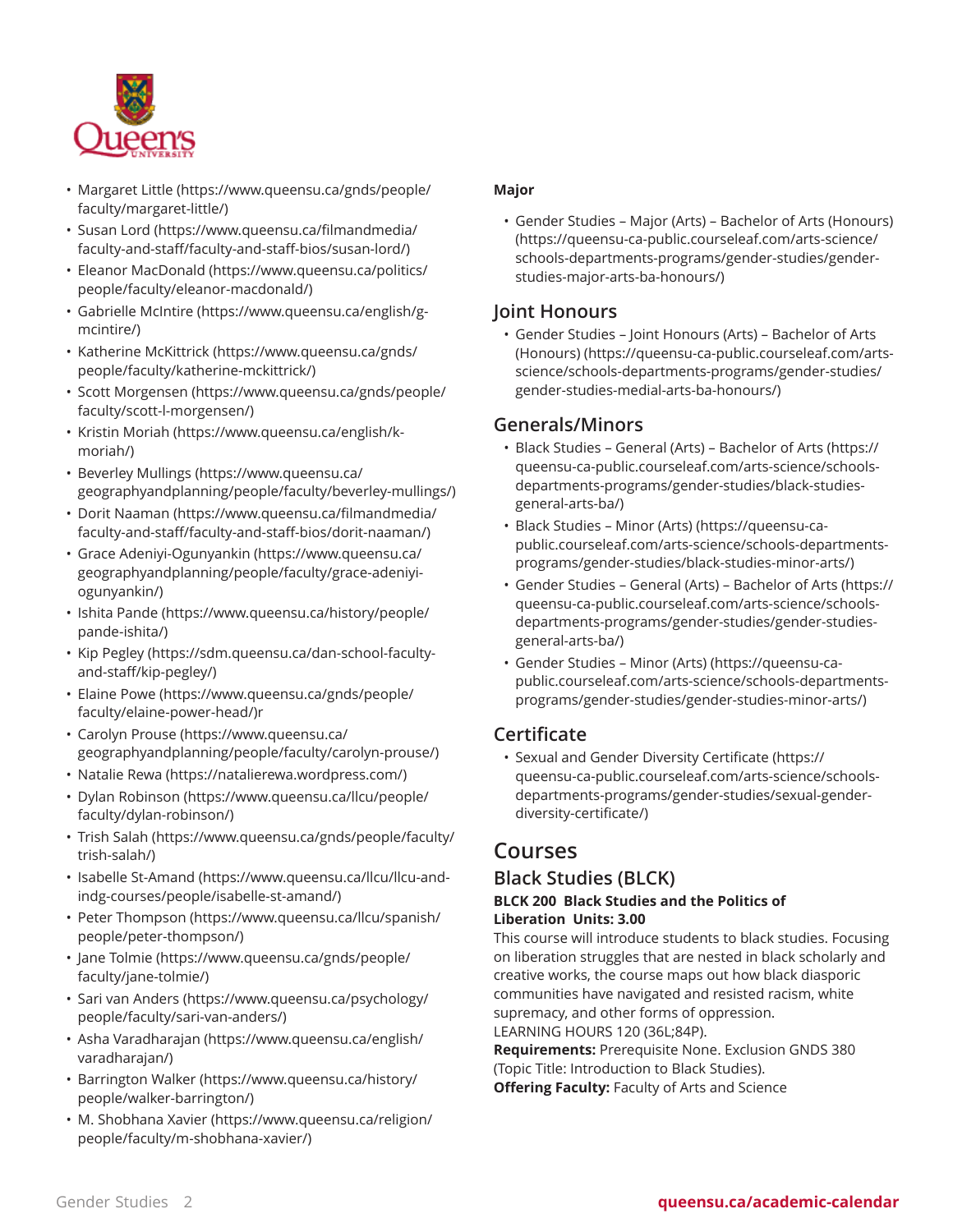

#### **BLCK 280 Special Topics in Black Studies Units: 3.00**

Offered when faculty resources permit, these courses are analyses of particular areas of black studies interdisciplinary research. Details regarding specific topics will be available from the Chair in Black Studies on an annual basis. LEARNING HOURS 120 (36L;84P).

**Requirements:** Prerequisite Level 2 or above or permission of the Department.

**Offering Faculty:** Faculty of Arts and Science

#### **BLCK 380 Special Topics in Black Studies Units: 3.00**

Offered when faculty resources permit, these courses are analyses of particular areas of black studies interdisciplinary research. Details regarding specific topics will be available from the Chair in Black Studies on an annual basis. LEARNING HOURS 120 (36L;84P).

**Requirements:** Prerequisite Level 3 or above or permission of the Department.

**Offering Faculty:** Faculty of Arts and Science

#### **BLCK 480 Special Topics in Black Studies Units: 3.00**

Offered when faculty resources permit, these courses are analyses of particular areas of black studies interdisciplinary research. Details regarding specific topics will be available from the Chair in Black Studies on an annual basis. LEARNING HOURS 120 (36S;84P).

**Requirements:** Prerequisite Level 3 or above or permission of the Department.

**Offering Faculty:** Faculty of Arts and Science

### **Gender Studies (GNDS)**

#### **GNDS 120 Women, Gender, Difference Units: 3.00**

This course explores women, gender, and difference from feminist and anti-racist perspectives. It identifies the ways in which women's activism, politics, and experiences intersect with other gendered identifications such as race, location, class, (dis)ability, and sexuality. Lessons and texts will introduce feminism, the body, colonialism, gender performance, and strategies of resistance.

NOTE Also offered online. Consult Arts and Science Online. Learning Hours may vary.

LEARNING HOURS 120 (24L;12T;84P).

**Requirements:** Prerequisite None.

**Course Equivalencies:** GNDS120, WMNS101, WMNS102, WMN

**Offering Faculty:** Faculty of Arts and Science

#### **GNDS 125 Gender, Race and Popular Culture Units: 3.00**

Explores popular culture from feminist and anti-racist perspectives, with attention to sexuality, gender, race and nation in a variety of media.

NOTE Also offered online. Consult Arts and Science Online. Learning Hours may vary.

NOTE Film Screening: estimated cost \$15.

LEARNING HOURS 120 (24L;12T;84P).

**Requirements:** Prerequisite None.

**Course Equivalencies:** GNDS125, WMNS125, WMNS225 **Offering Faculty:** Faculty of Arts and Science

#### **GNDS 211 Feminist Histories Units: 3.00**

A study of feminist narratives and gender politics in relationship to women's lives from the 17th century forward with an emphasis upon global histories.

LEARNING HOURS 120 (36L;84P).

**Requirements:** Prerequisite Level 2 or above or permission of the Department.

**Course Equivalencies:** GNDS211, WMNS211 **Offering Faculty:** Faculty of Arts and Science

#### **GNDS 212 Racism, Colonialism and Resistance Units: 3.00**

Decades after the formal decolonization of former colonies, the power relations of the colonial world - and the racism it engendered - remain deeply embedded in the West, and are intrinsic to contemporary relations of globalization. This course explores European colonialism; historical and social constructions of 'race'; the ongoing occupation of Indigenous peoples' territories; and contemporary racism.

LEARNING HOURS 120 (24L;12T;84P).

**Requirements:** Prerequisite Level 2 or above or permission of the Department.

**Course Equivalencies:** GNDS212, WMNS212 **Offering Faculty:** Faculty of Arts and Science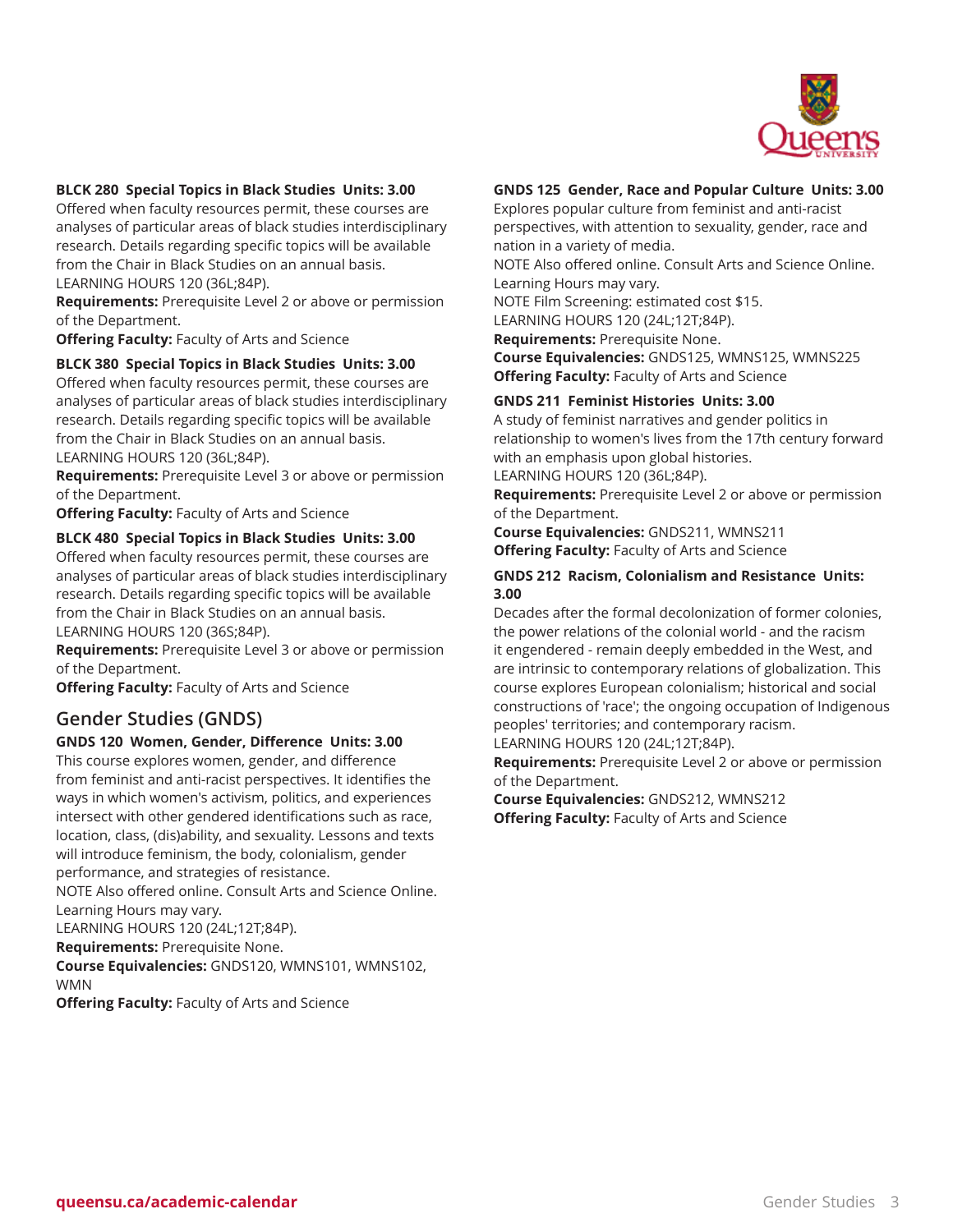

#### **GNDS 215 Introduction to Sexual and Gender Diversity Units: 3.00**

This course is an introduction to studies in sexuality and gender diversity. It will survey the field and include topics such as classical inquiries into sexuality, contemporary theories on Lesbian, Gay, Bisexual, Transgender and Queer identities, sexual movements, human rights, sexual morality, pornography, global sex trade, and queer cultural production. This course is open to all students but required for students enrolled in the Certificate in Sexual and Gender Diversity. It is designed to introduce SXGD students to the field and prepare them for selecting future courses.

NOTE Also offered online. Consult Arts and Science Online. Learning Hours may vary.

NOTE Also offered at the Bader International Study Centre. Learning Hours may vary.

NOTE Film Screening: estimated cost \$15.

LEARNING HOURS 120 (24L;12T;84P).

**Requirements:** Prerequisite Level 2 or above or permission of the Department.

**Course Equivalencies:** GNDS215, WMNS215, WMNS310 **Offering Faculty:** Faculty of Arts and Science

#### **GNDS 280 Special Topics in Gender Studies Units: 3.00**

Offered when faculty resources permit, these courses are analyses of particular areas of gender studies interdisciplinary research. Details regarding specific topics will be available from the Head of the Department on an annual basis.

#### LEARNING HOURS 120 (36L;84P).

**Requirements:** Prerequisite Level 2 or above or permission of the Department.

**Offering Faculty:** Faculty of Arts and Science

#### **GNDS 282 Critical Approaches to Solidarity and Alliance Work Units: 3.00**

This course explores solidarity and alliance work, and the relationship to mutual aid and activism for social change. With a rise in sexism, homophobia, ableism, and racism, social movements are taking a critical intersectional approach to address these social inequities. Students will analyze casestudies and community projects.

LEARNING HOURS 120 (36L;84P).

**Requirements:** Prerequisite Level 2 or above or permission of the Department. Exclusion GNDS 280 (Topic Title: Solidarity and Alliance Work - Winter 2015; Fall 2021).

**Offering Faculty:** Faculty of Arts and Science

#### **GNDS 285 Transgender Politics and Representation Units: 3.00**

In this class we will consider questions of trans representation, activism, experience and social erasure. Students will acquire familiarity with key texts and debates, engaging topics such as medicalization, racial and gendered visibility, imprisonment, etc. The course will situate contemporary trans politics intersectionally and transnationally.

LEARNING HOURS 120(36L;84P).

**Requirements:** Prerequisite Level 2 or above. Exclusion GNDS 280 (Topic Title: Transgender Politics and Representation - 2015/16; 2016/17).

**Offering Faculty:** Faculty of Arts and Science

#### **GNDS 295 Comics and Politics Units: 3.00**

The course explores historical and contemporary comics, graphic novels, and sequential art in connection with debates surrounding race, class, nation, sexual and gender diversity. Topics include documentary, war, trauma, transgender studies, memory, heroism, capitalism, humour, feminist thought, medical humanities, digital culture, and satire. LEARNING HOURS 120 (36L;84P)

**Requirements:** pre Lvl 2 or above and excl **Offering Faculty:** Faculty of Arts and Science

#### **GNDS 311 Feminist Thought Units: 3.00**

This course examines different forms and critiques of feminism, and major issues in the development of feminist activism and feminist theory, including challenges to the colonial history of Western feminism. Students engage with current debates in feminism, gender and queer theory, and anti-racism.

LEARNING HOURS 120 (36L;84P).

**Requirements:** Prerequisite Level 3 or above and (GNDS 120 or GNDS 125).

**Course Equivalencies:** GNDS311, WMNS311 **Offering Faculty:** Faculty of Arts and Science

#### **GNDS 312 Black Feminisms Units: 3.00**

Studies in black women's and black gender politics in Canada, the U.S.A., and the Caribbean.

LEARNING HOURS 120 (36L;84P).

**Requirements:** Prerequisite Level 3 or above or permission of the Department.

**Course Equivalencies:** GNDS312, WMNS312 **Offering Faculty:** Faculty of Arts and Science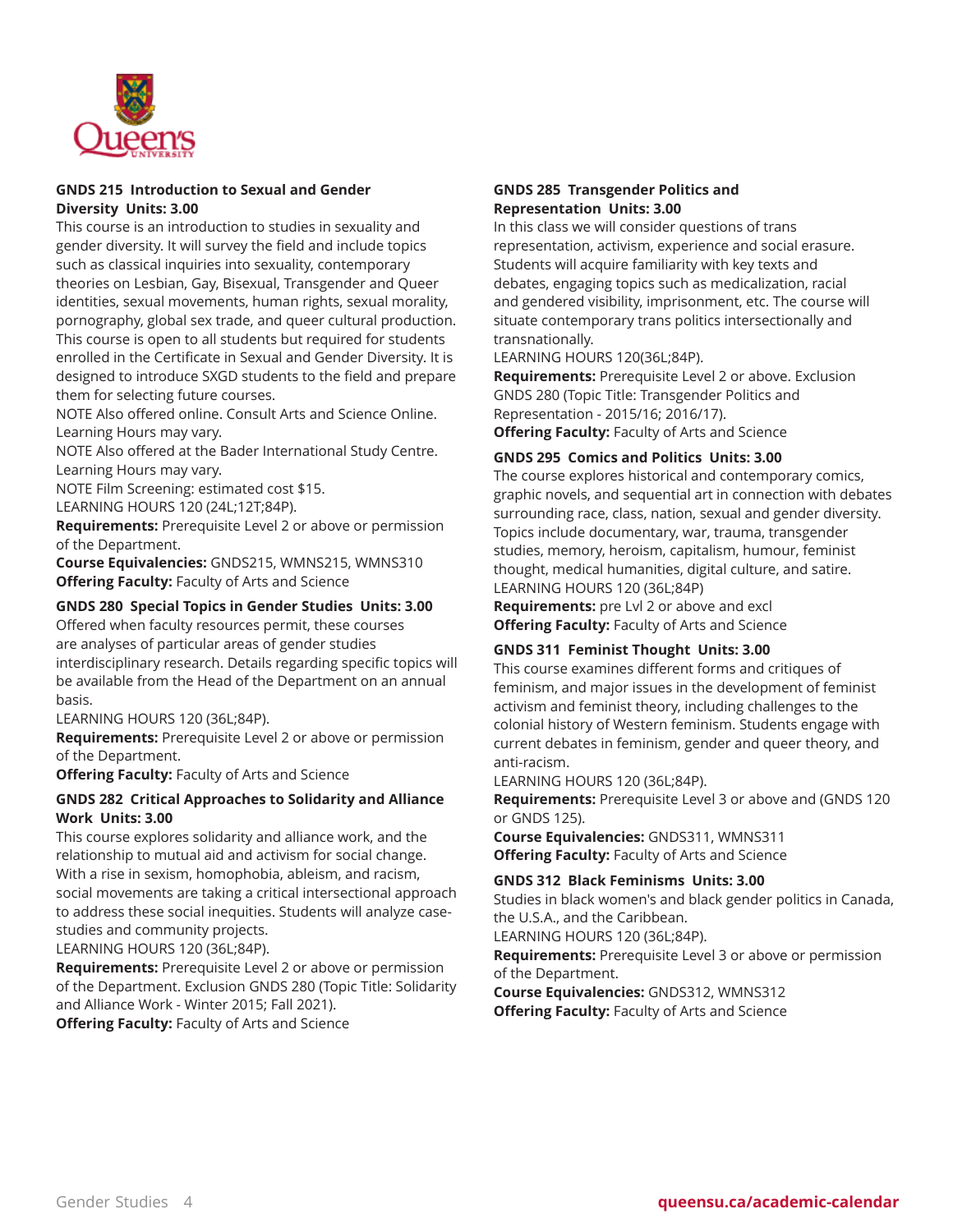

#### **GNDS 315 Feminist Pedagogies Units: 3.00**

This course looks at teaching and learning, in formal and informal educational settings, from feminist perspectives. Explores difference (race, class, gender, sexuality, ability), social justice and activism, power and empowerment, critique and transformation, experience, and reflexivity. Students will develop their feminist pedagogical values and skills. LEARNING HOURS 120 (36L;84P).

**Requirements:** Prerequisite Level 3 or above or permission of the Department.

**Course Equivalencies:** GNDS315, WMNS315 **Offering Faculty:** Faculty of Arts and Science

#### **GNDS 320 HIV/AIDS Movements: Histories of Community Health Activism Units: 3.00**

Centers historical movements in communities affected by AIDS as sources of unique critical theories of disease, health, power and social change. Highlights how testimonies, cultural and creative work, and social research in community-based AIDS activism inspire current critical theory and feminist, queer, disability, and critical race studies.

LEARNING HOURS 120 (36L;84P).

**Requirements:** Prerequisite Level 3 or above or permission of the Department.

**Offering Faculty:** Faculty of Arts and Science

#### **GNDS 321 Gendering Opportunities - Women's Work Units: 3.00**

This course offers an interdisciplinary framework of feminist thought on women, work and employment opportunities. It takes a comparative look at socio-political feminist theories on work and employment in different social and cultural contexts.

LEARNING HOURS 120 (36L;84P).

**Requirements:** Prerequisite Level 3 or permission of the Department.

**Course Equivalencies:** GNDS321, WMNS321 **Offering Faculty:** Faculty of Arts and Science

#### **GNDS 325 Indigenous Meanings of Reproduction and Health Units: 3.00**

Indigenous meanings of reproduction and health will form the core of this course. We will discuss the bio-medical model and examine how it has influenced the health of Indigenous peoples, with a particular focus on maternity care in Canada. We will discuss contradictions and incongruencies in an open, respectful, and thought-provoking manner.

LEARNING HOURS 120(36L;84P)

**Requirements:** Prerequisite Level 3 or above Exclusion No more than 3.0 Units from GNDS 380 special topics with the same title taught Winter 2019

**Offering Faculty:** Faculty of Arts and Science

#### **GNDS 326 Gender Diaspora and the Arts Units: 3.00**

This course explores transnational realities and diasporic experience, with particular attention to gender and sexuality, through the arts.

LEARNING HOURS 120 (36L;84P).

**Requirements:** Prerequisite Level 3 or above. **Course Equivalencies:** GNDS326, WMNS326 **Offering Faculty:** Faculty of Arts and Science

#### **GNDS 330 Gender and the Global South Units: 3.00**

This course examines gender in an international context with emphasis on current global issues of women and development. Topics include gendering international political economy, women's health and sexualities, and forms of struggle, resistance and change in non-western contexts. LEARNING HOURS 120 (36L;84P).

**Requirements:** Prerequisite Level 3 or above or permission of the Department.

**Course Equivalencies:** GNDS330, WMNS330 **Offering Faculty:** Faculty of Arts and Science

#### **GNDS 335 Science Fiction and Fantasy Units: 3.00**

This course examines ways in which science fiction and fantasy writers use technology and the fantastic as tools for the deconstruction and reconstruction of gendered categories. The emphasis is on contemporary novels as offering deliberate and sophisticated interventions in major discourses in gender studies, with attention to issues of race, class, and nationhood.

LEARNING HOURS 120 (36L;84P).

**Requirements:** Prerequisite Level 3 or above or permission of the Department.

**Course Equivalencies:** GNDS335, WMNS217, WMNS335 **Offering Faculty:** Faculty of Arts and Science

#### **GNDS 340 Indigenous Women, Feminism and Resistance Units: 3.00**

Examines scholarship, creative works, and activism by Indigenous women as a basis for introducing Indigenous feminist thought. Cases examine the many ways that Indigenous women and LGBTQ/Two-Spirit people participate in Indigenous nations, experience and resist settler colonialism, and work for Indigenous decolonization. LEARNING HOURS 120 (36L;84P).

**Requirements:** Prerequisite Level 3 or above or permission of the Department.

**Course Equivalencies:** GNDS340, WMNS340 **Offering Faculty:** Faculty of Arts and Science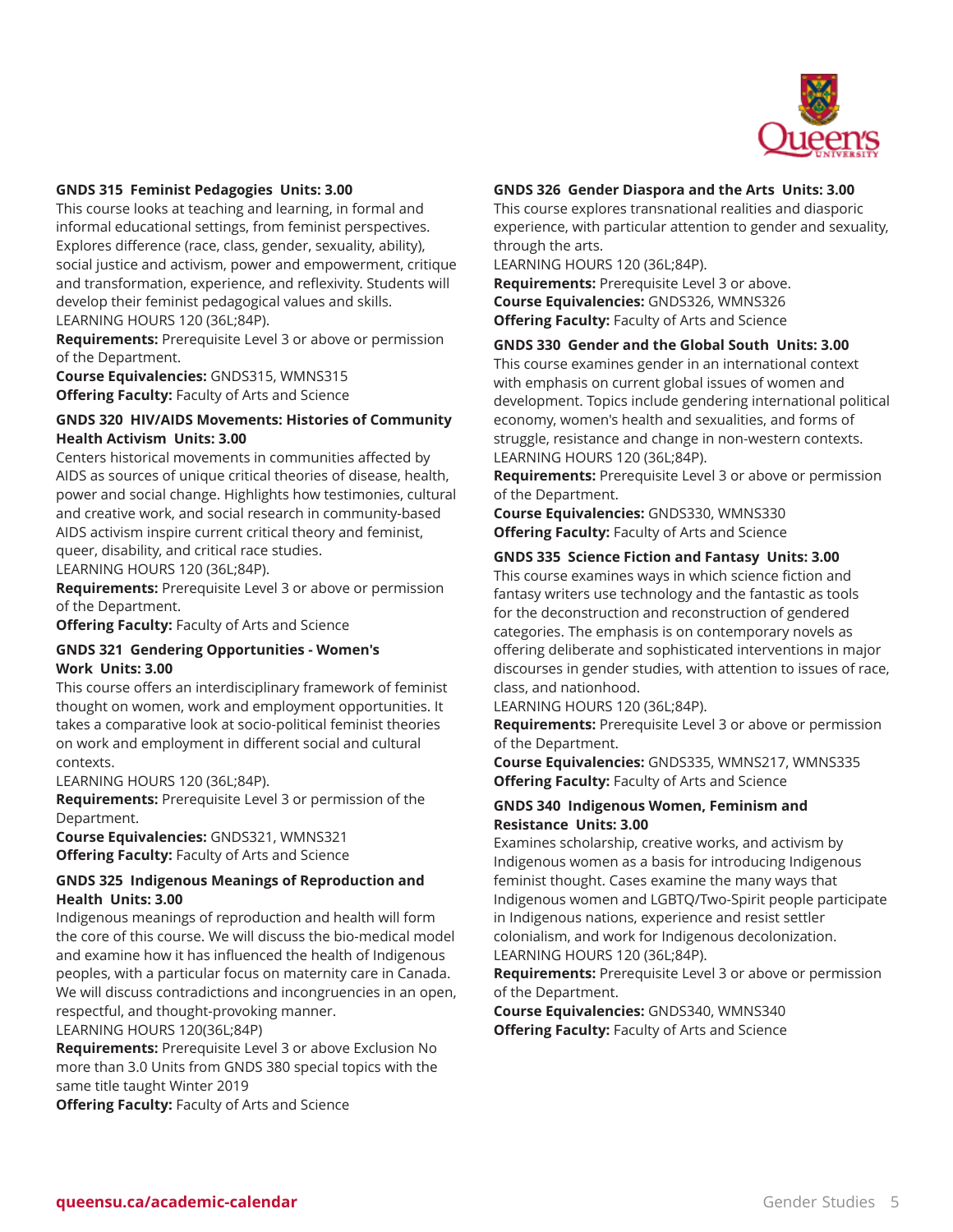

#### **GNDS 345 Research Methods in Gender Studies Units: 3.00**

This course provides a critical interdisciplinary introduction to methods and methodological issues in gender studies research.

LEARNING HOURS 120 (36L;84P).

**Requirements:** Prerequisite Level 3 or above and (GNDS 120 or GNDS 125).

**Course Equivalencies:** GNDS345, WMNS230, WMNS345 **Offering Faculty:** Faculty of Arts and Science

#### **GNDS 350 Feminism Body & Visual Cult Units: 3.00**

This course will explore how the visual constructs and/or subverts 'woman' as a cultural category. An emphasis will be placed upon the female body as it intersects with class and race. Readings from art history, history, cultural theory and feminist theory will be considered.

NOTE Also offered at the Bader International Study Centre LEARNING HOURS 120 (36L;84P).

**Requirements:** Prerequisite Level 3 or above or permission of the Department.

**Course Equivalencies:** GNDS350, WMNS350 **Offering Faculty:** Faculty of Arts and Science

#### **GNDS 351 Gender Dress & Fashion Units: 3.00**

An investigation of gender as it is constructed in historical and contemporary dress and fashion. The focus will be upon visual culture and material culture.

LEARNING HOURS 120 (36L;84P).

**Requirements:** Prerequisite Level 3 or above or permission of the Department.

**Course Equivalencies:** GNDS351, WMNS351 **Offering Faculty:** Faculty of Arts and Science

#### **GNDS 352 Gender, Cloth and Globalization Units: 3.00**

This course will examine the gendered history of the production and consumption of cloth, the impact of changing technologies on the textile industry since the 18th century, and the ensuing tensions between the industrial and the hand-crafted.

LEARNING HOURS 120 (36L;84P).

**Requirements:** Prerequisite Level 3 or above or permission of the Department.

**Course Equivalencies:** GNDS352, WMNS352 **Offering Faculty:** Faculty of Arts and Science

#### **GNDS 360 Masculinities: Cross Cultural Perspectives Units: 3.00**

Considers the main themes in the history of masculinity and male sexuality, especially 'dissident' or subaltern masculinities internationally, and women's roles in shaping ideologies of masculinity. Topics include the theorization of masculinity, initiation rituals, family and parenting, violence, sports, homophobia, sexual practices, colonialism, science/ epistemology and men and feminism.

LEARNING HOURS 120 (36L;84P).

**Requirements:** Prerequisite Level 3 or above or permission of the Department.

**Course Equivalencies:** GNDS360, WMNS360 **Offering Faculty:** Faculty of Arts and Science

#### **GNDS 365 Gender Dialogues: Jewish, Muslim and Christian Units: 3.00**

This course takes an intersectional approach to contemporary interfaith dialogues, with the aim of exploring and developing religious, ethical, and cultural literacies. The course considers the construction of gender norms, stereotypes, cultural expectations, religious expectations and practices, and state policies post 9/11.

NOTE Also offered at the Bader International Study Centre. LEARNING HOURS 120 (36L;84P).

**Requirements:** Prerequisite Level 3 or above or permission of the Department.

**Course Equivalencies:** GNDS365, WMNS365 **Offering Faculty:** Faculty of Arts and Science

#### **GNDS 370 Writing Lives: Feminism and Women's Writing Units: 3.00**

Using feminist, trans and queer theory, critical race, disability studies, literary and cultural criticism, this course explores women's writing in a wide range of genres, with emphases on memory and self-narration and the ways in which subjects located or rejected as 'women' contend with binary, racialized and classed frames of gender.

LEARNING HOURS 120 (36L;84P).

**Requirements:** Prerequisite Level 3 or above or permission of the Department.

**Course Equivalencies:** GNDS370, WMNS370 **Offering Faculty:** Faculty of Arts and Science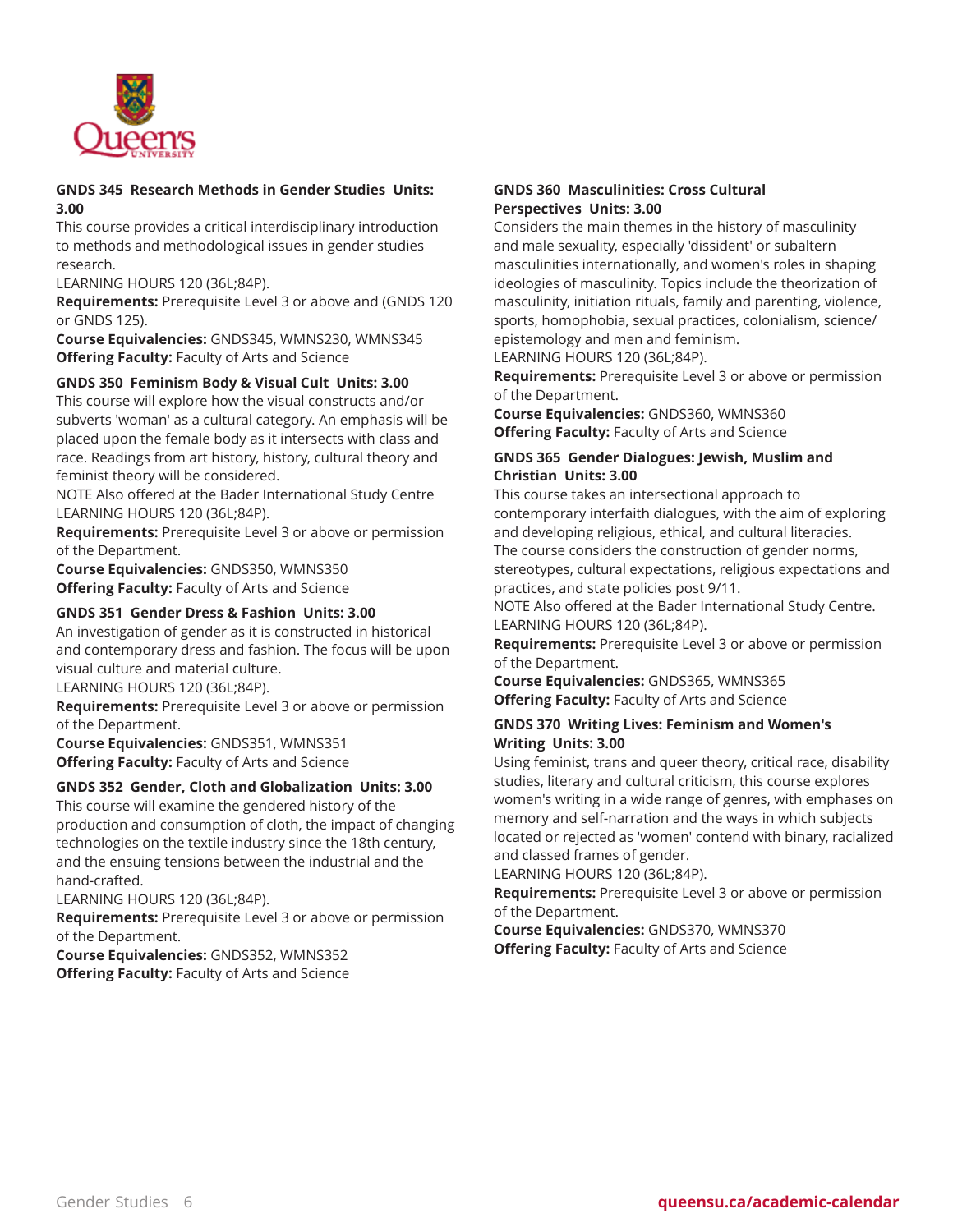

#### **GNDS 375 Queer/Race Studies Units: 3.00**

This course explores current theory in queer studies by centrally examining the interdependence of race, sexuality, and gender. The course foregrounds the critical insights that follow sustained study of race in queer studies, and of queer matters in critical race, Indigenous, global, and diaspora studies.

LEARNING HOURS 120 (36L;84P).

**Requirements:** Prerequisite Level 3 or above or permission of the Department.

**Offering Faculty:** Faculty of Arts and Science

#### **GNDS 380 Special Topics in Gender Studies Units: 3.00**

Offered when faculty resources permit, these courses are analyses of particular areas of gender studies interdisciplinary research. Details regarding specific topics will be available from the Head of the Department on an annual basis.

LEARNING HOURS 120 (36L;84P).

**Requirements:** Prerequisite Level 3 or above or permission of the Department.

**Offering Faculty:** Faculty of Arts and Science

#### **GNDS 401 Debates on Feminism and Islam Units: 3.00**

This course focuses on the theories, political activities, and organizing of Islamic feminists. It situates itself in relation to contemporary debates around the status of women in Islam and problematizes the nature of feminism and its assumed relationship to Islam. The course will focus on questions of religion, race, class, and nationalism in relation to Islam and Muslim women. This course contains an intensive and independent study component.

LEARNING HOURS 120 (36S;84P) **Requirements:** 3rd yr in a GNDS or SXGD plan **Offering Faculty:** Faculty of Arts and Science

#### **GNDS 410 Special Topics in Gender Studies Units: 3.00**

Offered when faculty resources permit, these courses are intensive analyses of particular areas of gender studies interdisciplinary research. Details regarding specific topics will be available from the Head of the Department on an annual basis.

#### LEARNING HOURS 120(36S;84P).

**Requirements:** Prerequisite (Level 3 or above and registration in a GNDS Major or Medial Plan or the SXGD Certificate) or permission of the Department. **Course Equivalencies:** GNDS410, WMNS410 **Offering Faculty:** Faculty of Arts and Science

#### **GNDS 412 Seminar in Sexual and Gender Diversity Units: 3.00**

This course provides an advanced study in specific topics and theories relating to the fields of sexual and gender diversity. Topics may change from year to year. This course contains an intensive and independent study component. LEARNING HOURS 120 (36S;84P).

**Requirements:** Prerequisite (Level 3 or above and registration in a GNDS Major or Medial Plan or the SXGD Certificate) or permission of the Department. **Course Equivalencies:** GNDS412; WMNS412 **Offering Faculty:** Faculty of Arts and Science

#### **GNDS 421 Gender and Poverty Units: 3.00**

This course is designed to provide an in depth exploration of poverty issues in Canada. It includes discussions about working poor and welfare poor and addresses how race and sexuality can compound the issues of poverty. The course will also acknowledge how poor people are actively engaged in attempting to improve their lives through anti-poverty organizing. This course contains an intensive and independent study component.

LEARNING HOURS 120 (36S;84P).

**Requirements:** Prerequisite (Level 3 or above and registration in a GNDS Major or Medial Plan or the SXGD Certificate) or permission of the Department. Exclusion POLS 318; POLS 382.

**Course Equivalencies:** GNDS421; WMNS421 **Offering Faculty:** Faculty of Arts and Science

#### **GNDS 427 Towards the Human: Race and the Politics of Expression Units: 3.00**

This interdisciplinary seminar will explore the ways in which modernity shapes cultural 'difference' and 'the human'. Readings will focus on the racial and geographic contours of colonialism, transatlantic slavery and The Enlightenment in order to bring into focus communities that challenge racial-sexual categorization through creative expression (music, fiction, poetry, and visual art as well as theory). This course contains an intensive and independent study component.

LEARNING HOURS 120(36S;84P)

**Requirements:** Pre lvl 3 or above in GNDS/SXG **Course Equivalencies:** GNDS427; WMNS427 **Offering Faculty:** Faculty of Arts and Science